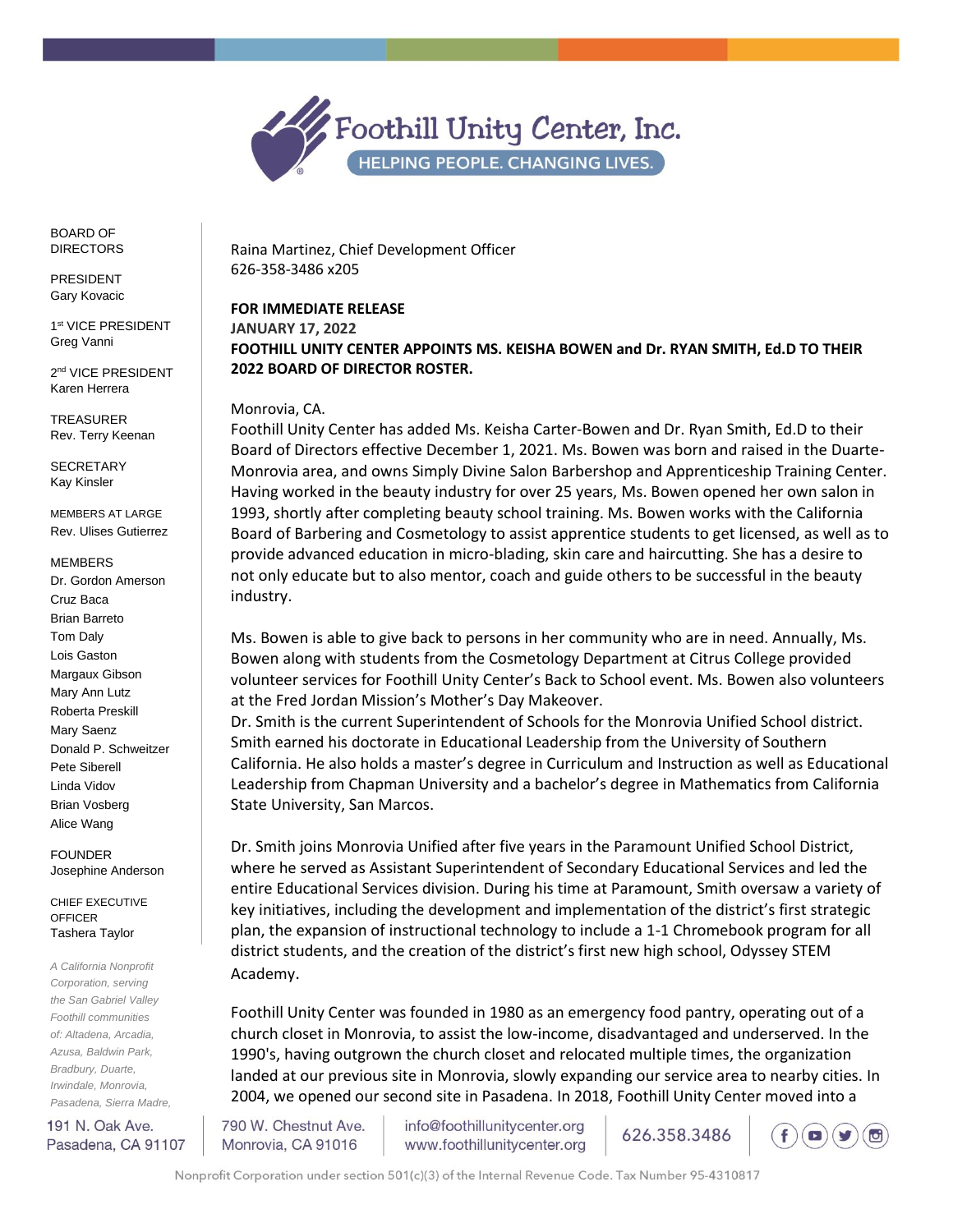

significantly larger facility at 790 W. Chestnut in Monrovia, with the launch of its capital campaign two years earlier.

Foothill Unity Center's target population is the Foothills portion of SPA 3, which includes Altadena, Arcadia, Azusa, Baldwin Park, Bradbury, Duarte, Irwindale, Monrovia, Pasadena, Sierra Madre, South Pasadena and Temple City. In 2020, the organization served 15,650 unduplicated individuals with 288,023 services with our core programs (Food, Housing and Homeless, Health, Job Development and Crisis Case Management).

Foothill Unity Center looks forward to working with Ms. Bowen and Dr. Smith as new members of their Board of Directors.

For more information, please contact Raina Martinez at 626-358-3486 x205

## Warmest Regards,

191 N. Oak Ave. Pasadena, CA 91107 790 W. Chestnut Ave. Monrovia, CA 91016

info@foothillunitycenter.org www.foothillunitycenter.org



626.358.3486

Nonprofit Corporation under section 501(c)(3) of the Internal Revenue Code. Tax Number 95-4310817